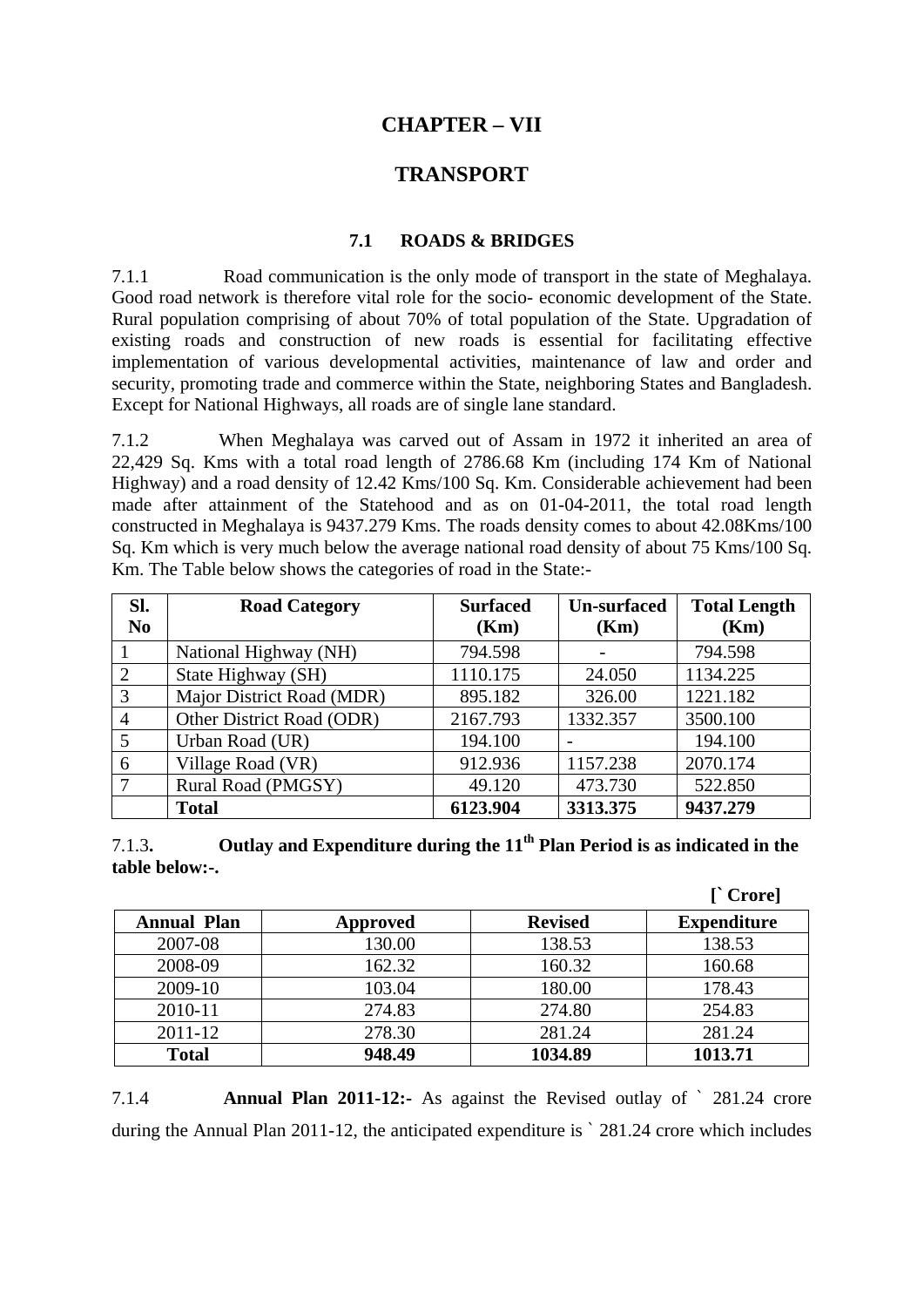` 32.76 crore of NABARD loan, an EAP component of ` 30.00 crore and ` 20.00 crore of Award under 13<sup>th</sup> Finance Commission.

| <b>Items</b>                | <b>Units</b> | <b>Target</b> | Anticipated        |  |  |
|-----------------------------|--------------|---------------|--------------------|--|--|
|                             |              |               | <b>Achievement</b> |  |  |
| New Construction            | Km           | 861           | 672.92             |  |  |
| Metalling & Blacktopping    | Km           | 1693          | 1062.006           |  |  |
| Widening & Improvement      | Km           | 457           | 706.28             |  |  |
| Major/Minor Bridges         | <b>Rm</b>    | 6099          | 3654.34            |  |  |
| <b>Village Connectivity</b> | Nos.         | 25            |                    |  |  |

**Physical Targets & Achievements during the 11th Plan.** 

7.1.5. **Twelfth Five Year Plan (2012-17) and Annual Plan 2012-13:- The proposed outlay for 'Roads & Bridges' Sector during the 12<sup>th</sup> Plan is ` 1900.00 crore Priority will be accorded to completion of the spillover schemes, village connectivity, improvement of the existing road at the districts and block headquarters, improvement and strengthening of existing State Highways (SH), Major District Roads (MDR) and other District Roads (ODR, conversion of Semi Permanent Timber (SPT) Bridges in to Permanent RCC Bridges, improvement and strengthening of existing Urban Roads including providing of footpaths, up-gradation of the existing kutcha road to all weather road, etc. The bank of sanction of sanctioned schemes as on 01-04-2012 is ` 735.34 crore.** 

7.1.6. The breakup of the proposed State Plan Outlay for Roads & Bridges Sector for the  $12<sup>th</sup>$  Five Year Plan and Annual Plan 2012-13 is as indicated below:-

( **`in crore)**

|                             |                                            |                                  | iii crore)             |
|-----------------------------|--------------------------------------------|----------------------------------|------------------------|
| SI.                         | <b>Items</b>                               | $\overline{1}2^{\text{th}}$ Plan | <b>Annual Plan</b>     |
| N <sub>0</sub>              |                                            | <b>Proposed outlay</b>           | 2012-13                |
|                             |                                            |                                  | <b>Proposed outlay</b> |
|                             | <b>NABARD</b>                              |                                  | 32.00                  |
| $\mathcal{D}_{\mathcal{A}}$ | C.A. for Roads & Bridges                   |                                  | 15.15                  |
| 3                           | Completion of critical on-going roads $\&$ |                                  | 11.50                  |
|                             | bridges projects under Article 275(I)      |                                  |                        |
| 4                           | <b>Central Assistance for EAP-ADB</b>      |                                  | 120.00                 |
| 5                           | TFC Award for construction of bridges      | 1900.00                          | 20.00                  |
| 6                           | General Schemes including                  |                                  | 80.00                  |
|                             | Common Outlay                              |                                  |                        |
|                             | <b>Total</b>                               | 1900.00                          | 278.65                 |

7.1.7. With this outlay, a target of 397 Km of new roads will be constructed, 1572 Km of road will be metalled & blacktopped and 5676 Rm of bridges will be constructed during the  $12<sup>th</sup>$  Plan period. The proposed outlay for this sector during Annual Plan 2012-13 is  $\dot{\ }$ **278.65 crore** which includes ` 32.00crore of NABARD loan, an EAP component of ` 120.00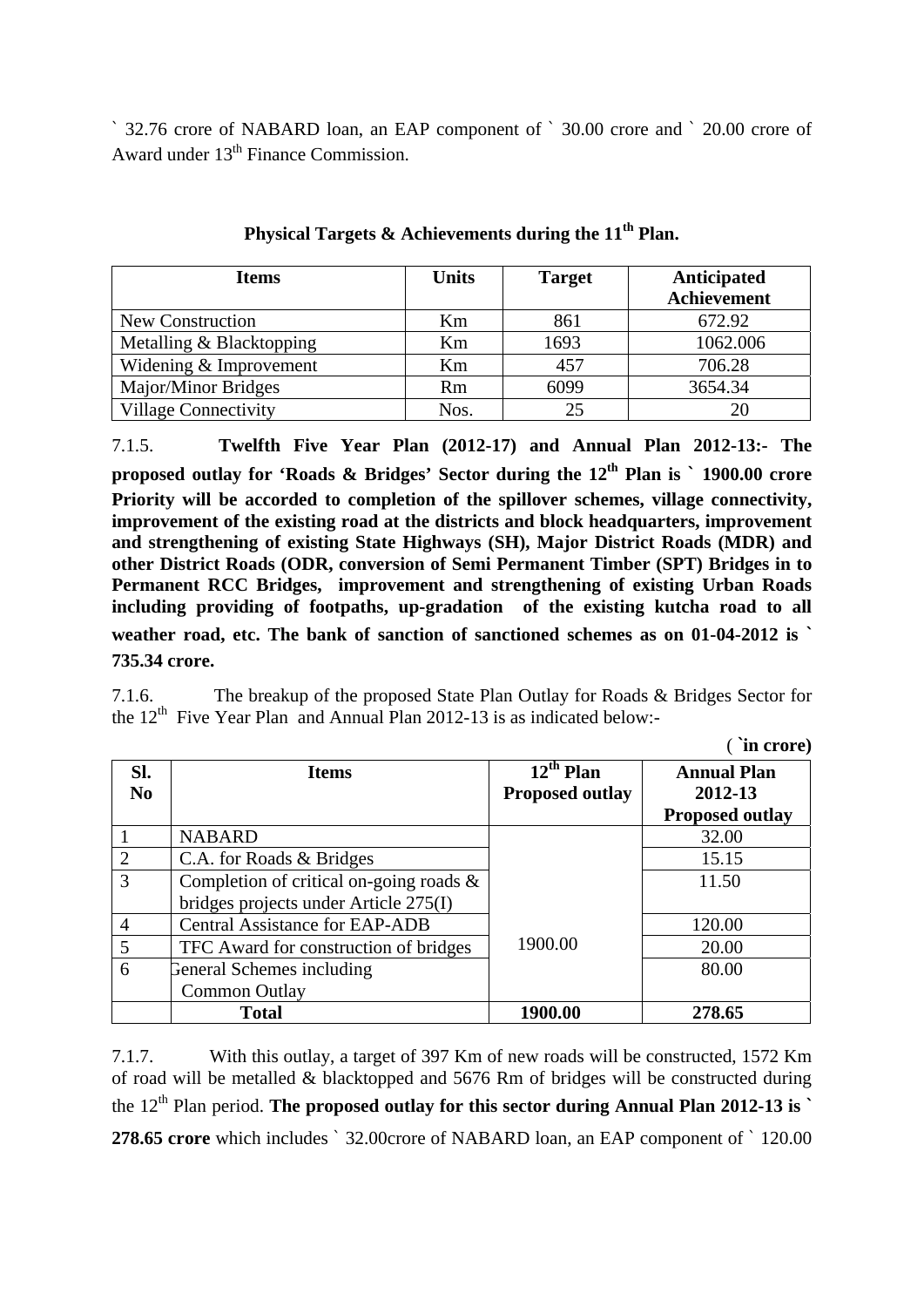crore and ` 20.00 crores of Award under the Thirteenth Finance Commission. The Table below shows the physical targets for the  $12<sup>th</sup>$  Plan and Annual Plan 2012-13.

| <b>Items</b>                 | <b>Units</b> | 12 <sup>th</sup> Five Year<br>Plan $(2012-71)$ | <b>Annual Plan</b><br>2012-13 |
|------------------------------|--------------|------------------------------------------------|-------------------------------|
| New construction             | Km           | 397                                            | 74                            |
| Metalling & Blacktopping     | Km           | 1572                                           | 351                           |
| Up-gradation                 | Km           | 570                                            | 184                           |
| <b>Bridges</b>               | Rm           | 5676                                           | 1363                          |
| Village connectivity (PMGSY) | Nos.         | 60                                             |                               |

Physical targets during the 12<sup>th</sup> Plan Period and Annual Plan 2012-13.

7.1.8. If this target is achieved, the road density at the end of the  $12^{th}$  Five Year Plan will be about 51.00 Km/100 sq.km which includes 1625 kms of rural roads proposed to be constructed under PMGSY programme.

7.1.9. In addition to the State Plan, the PWD has also taken up schemes for new construction as well as up-gradation under different programmes of the Central Government namely Non-Lapsable Central Pool of Resources (NLCPR), North Eastern Council (NEC), Pradhan Mantri Gram Sadak Yojana (PMGSY), Central Road Fund (CRF), Inter-State Connectivity (ISC), Roads of Economic Importance (E&I), Ministry of Tribal Affairs, etc. Details of the schemes are indicated below:-

# 7.1.10 **Non-Lapsable Central Pool of Resources (N.L.C.P.R):-**

 Under N.L.C.P.R of the Ministry of DONER, 27 Nos. of schemes have been sanctioned during the  $11<sup>th</sup>$  Plan period covering 181.235 Km of road length including 25 Nos. of bridges of total span of 1053.700 Rm for an amount of ` 216.96 crore. Out of which 2 Nos. of schemes have been completed in all respect and another 7 Nos. of schemes have been physically completed. Further, the Ministry of DONER has recently sanctioned 2 more schemes @ ` 35.32 crore which includes6.125 kms road works and 242.51 Rms of bridges. Further, another 15 schemes covering a total road length of 162.27 Km and bridge/culverts length of 1995.41 Rm costing ` 26.43 crore have been retained and sanctions are awaited. These schemes will be implemented during the  $12<sup>th</sup>$  Five Year Plan.

## 7.1.11 **North Eastern Council (N.E.C):-**

 Under the N.E.C. programme, first priority is attached to construction and upgradation of roads for Inter-State Connectivity. Conversion of SPT Bridges into Permanent RCC Bridges and up gradation / improvement of State Highways and Major District Roads of socio economic importance are considered and selected. During the  $11<sup>th</sup>$  Plan Period, improvement/upgradation of 200.00 Km of existing roads including 25 Nos. of bridges at a tentative outlay of ` 304.33 crore has been taken up. During the Twelfth Five Year Plan, improvement/upgradation of 450.00 Km of the existing roads including 10 Nos. of bridges are proposed to be taken up at a projected outlay of ` 906.66 crore.

## 7.1.12**Pradhan Mantri Gram Sadak Yojana:-**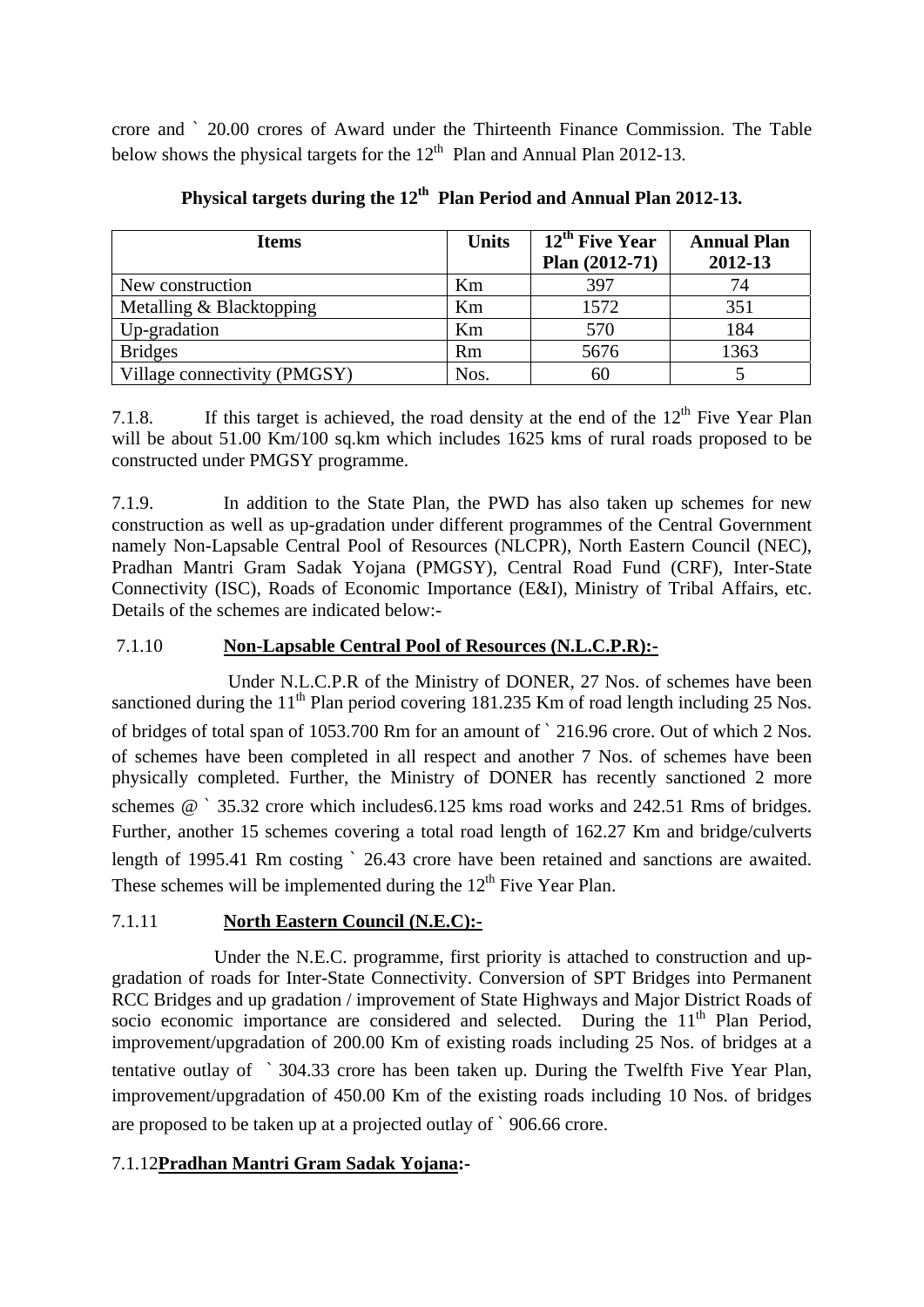Pradhan Mantri Gram Sadak Yojana (PMGSY) is implemented under the Central Sector and it is one of the programmes falling under the Bharat Nirman Programmee (BNP). This programme provides road connectivity to all the unconnected habitations with population of above 250 for the hill areas. During the  $11<sup>th</sup>$  Plan Period, a total of 191 road works from Phase-II to Phase-V, covering a length of 645.29 Km and target of connecting 186 habitations are under implementation @ `272.88 crore. Out of which a total of 148 road works covering a length of 518.262 Km and connecting 144 habitations at an expenditure of ` 186.74 crore have been achieved during the plan period. The remaining works are targeted to be completed by December, 2013. Further, under World Bank Funding, 18 road works at a cost of `94.81 crore have been sanctioned under Phase-VI. These road works will connect about 25 habitations involving about 106 Kms of road length. Road connectivity to the remaining 490 eligible habitations is proposed to be taken up during the  $12<sup>th</sup>$  Plan with financial implication of approximately `975.19 crore

 As per 2001 census, there are 5782 Nos. of villages in Meghalaya, of which 2992 Nos. have been connected by road as on 31-03-11 and 5 Nos. of villages are proposed to be connected during 2011-12. Hence, at the end of the  $5<sup>th</sup>$  year of the 11<sup>th</sup>Plan, the total no. of villages anticipated to be connected will be 2997. The remaining no. of villages that are yet to be connected also comprise of small, isolated and remotely situated villages, having population of 250 Nos. and below. These villages are targeted to be connected. However, habitations with 250 and above population will be connected under PMGSY and Bharat Nirman in phases. A total outlay of  $30.00$  crore is proposed during the 12<sup>th</sup> Plan Peoid to meet the expenditure to be borne by the State Government.

#### 7.1.13 **Central Road Fund (CRF):-**

 Under this programme, 11 (eleven) Nos. of schemes involving a total length of 69.215 Km for Other District Road (MDR)/Major District Road (MDR) and minor bridges have been sanctioned for an amount of  $\degree$  68.27 crore during the 11<sup>th</sup> Plan. Further 6 (six) more schemes covering a total length of 57.60 Km at the cost of ` 70.10 crore have been proposed for sanction during the  $11<sup>th</sup>$  plan. The approval of the Ministry is awaited. During the  $12<sup>th</sup>$  Five Year Plan it is expected to upgrade about 60.00 Kms of road length with the proposed outlay of of ` 35.00 crore.

## 7.1.14 I**nter-State Connectivity & Economic Importance:-**

During the  $10^{th}$  Plan, 1(one) bridge was sanctioned under Inter-State Connectivity which was targeted to be completed during the  $11<sup>th</sup>$  Plan. During the  $11<sup>th</sup>$  Five Year Plan 2(two) schemes covering a total length of 29.026 Km was accorded for an amount of` 33.64 crore. For the Twelfth Five Plan, 2(two) schemes for a total length of about 35.00 Km and at a projected cost of `44.89 crore is proposed.

 Under the Economic Importance Programme of the Central Government, 3(three) nos. of schemes covering a total length of 65.20 Km for an amount of ` 57.00 crore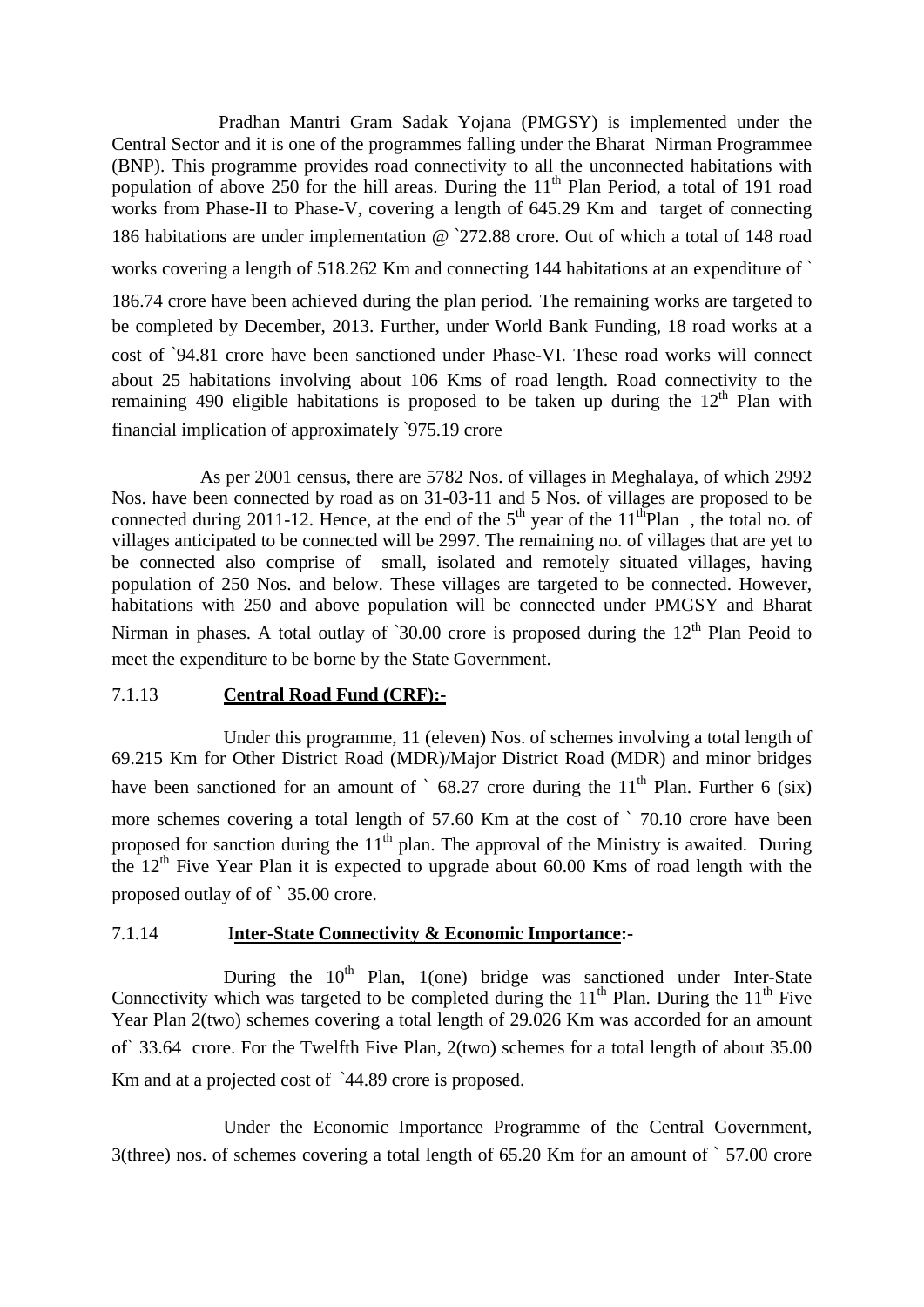were submitted for consideration during the  $11<sup>th</sup>$  Five Year Plan. Sanction for the same is still awaited. If sanctioned, these schemes will be implemented during the  $12<sup>th</sup>$  Five Year Plan.

#### 7.1.15 **Ministry of Tribal affairs**:-

During the  $11<sup>th</sup>$  Plan, 3 (three) schemes for a total amount of  $\degree$  31.83 crore have been sanctioned. These works are in progress. The projected outlay for the  $12<sup>th</sup>$  Five Year Plan is  $\degree$  50.00 crore

### **7.2 ROAD TRANSPORT**

**7.2.1** The Road Transport sector in the State of Meghalaya is very essential in view of the fact, that, the State is not linked with any railway lines and water transport facilities. The only Airport at Umroi near Shillong is not feasible for the landing of big aircrafts and as such, it is not serving the State and its people as desired. The State has, therefore, to depend solely on the road transport system only. The State Government is operating bus transport services between different destinations to carry goods and passengers through the Meghalaya Transport Corporation (MTC), which gets financial assistance from the Government in the form of Capital Contribution, which is constantly running at a loss. The main reason for loss are (i) Overstaffing, (ii) Non- replacement of old fleet and (iii) Running on un-economic routes for providing services to the rural population etc. During 2004–2005 the Meghalaya Transport Corporation with the approval of the State Govt. has implemented the Voluntary Retirement Scheme (VRS) in which 206 employees have accepted VRS. In spite of this effort, the MTC is running at a loss due to the fact that it is overstaffed. Recently, a committee was formed for Revitalisation of the MTC and as per the perspective Business Plan, the Govt. lands at Police Bazar, Jowai Station, Nartiang, Tura and Williamnagar measuring 361138 Sq.m will be used for commercial, parking and office complexes which will bring a total income of about Rs 3.30 crore.

**7.2.2** The approved outlay for the Eleventh Plan is Rs.3200.00 lakh. The amount released for the Meghalaya Transport Corporation during the first four years of the Plan is Rs.1275.00 lakh. The Plan Outlay for the year 2011-2012 of Rs.300.00lakh will be released to the Meghalaya Transport Corporation as share capital contribution. Purchase of new buses for replacement of the old and unserviceable vehicles is also necessary to augment the already existing fleet of the Corporation for smooth functioning of the Corporation. At present the Corporation is having a total of 69 buses operating on 24 routes covering in total a route length of 3468 Kms. Fencing of the Corporation offices is also very much required for upkeep of the Government property. **An outlay of Rs.2400.00 lakh is proposed for the Twelfth Five Year Plan (2012–2017) for the Road Transport Sector in Meghalaya, which is proposed to be released to the Meghalaya Transport Corporation as Capital Contribution. Pending finalisation of the Annual Plan 2012-13, a tentative budget allocation of Rs.350.00 lakh has been provided.** 

#### **7.3 OTHER TRANSPORT SERVICES**

**7.3.1** Under the Other Transport Services sector, important Projects taken up are – Upgradation of Umroi Airport and construction of Airport at Baljek. The other schemes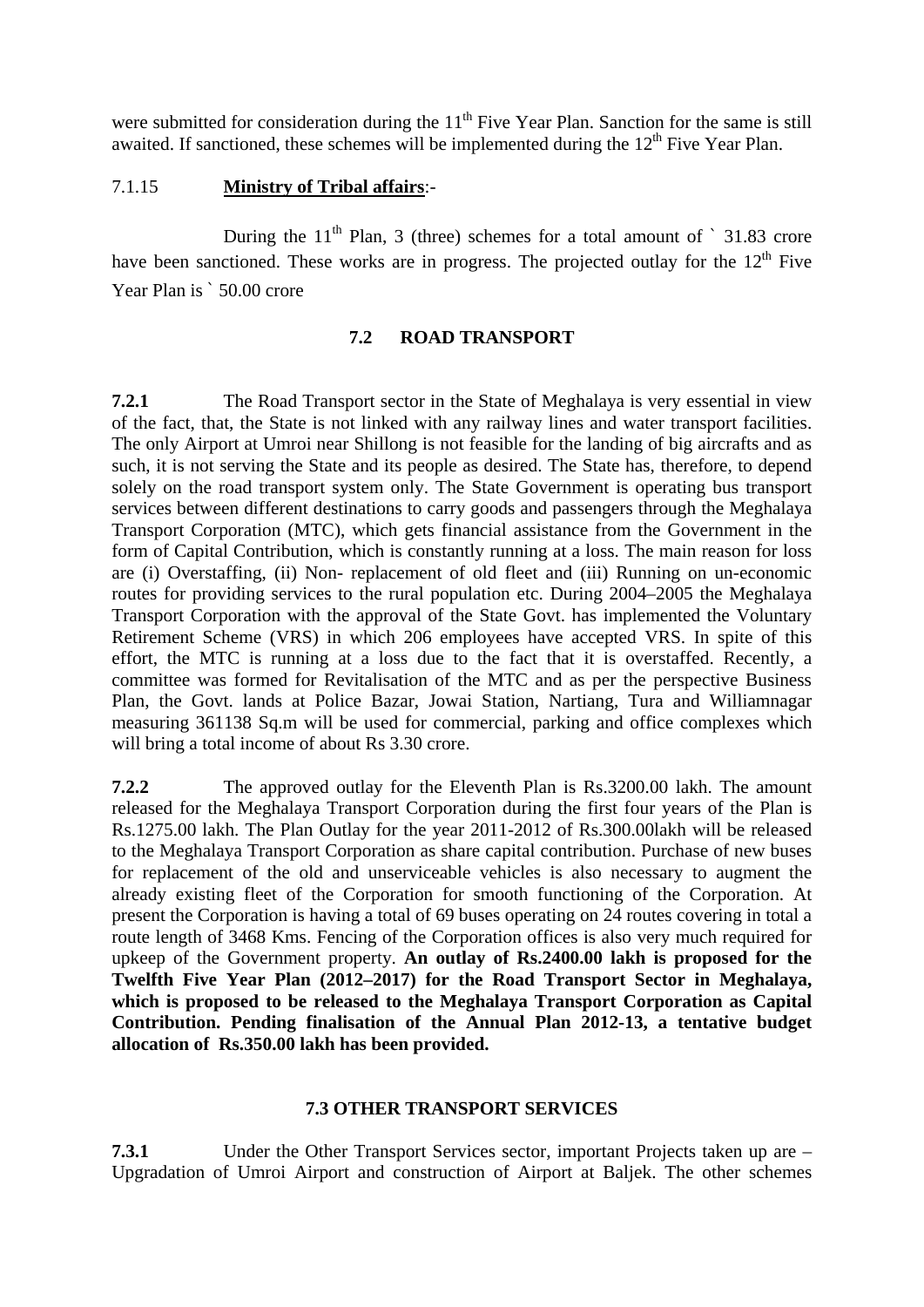proposed for implementation are Motor Driving Schools, Financial Assistance to Unemployed Educated Youth of the State, Construction of Check gates, Pollution Testing Control besides upgradation of the process of computerisation. This is required in order to achieve the optimum utility in e-governance so that implementation of smart card in Driving Licence, High Security Registration Plate, Issue of Permits, etc. can be achieved.

**7.3.2** The projected outlay for the Eleventh Plan period 2012–2017 is Rs.500.00lakh. The expenditure during the first four years of the Eleventh Plan period was Rs.5176.44 lakh and the anticipated expenditure during 2011–2012 is Rs.1402.00 lakh which includes i) Rs 35.00 lakh for Ropeways, ii) Rs 800.00 lakh under SCA for Truck / Bus Terminus, iii) Rs 100.00 lakh under SCA for Inland Waterways and iv) Rs.302.00 lakh for acquisition of land for upgradation of Baljek Airport. **An outlay of Rs. 12100.00 lakh is proposed for the Twelfth Five Year Plan. The tentative outlay for 2012–2013 is Rs.1850.00 lakh,** which includes i) Rs 500.00 lakh for Ropeways ii) Rs 1000.00 lakh for Truck / Bus Terminus iii) Rs 115.00 lakh for Inland Waterways and iv) Rs 50.00 lakh for Cable Cars**.**The main programmes are briefly highlighted in the following:-

## **A. Upgradation of Umroi Airport:**

It was felt necessary that the existing Umroi Airport be upgraded and facilities for landing of bigger aircrafts be provided. Accordingly, in March 1991, Airport Authority of India inspected the site and recommended the additional land be made available for expansion of the runway and other infrastructure. However, nothing could be done during the Tenth Five Year Plan. Airport Authority officials recommended the following:

- 1. Acquisition of land for extension of runway from 6000 ft to 8500 ft.
- 2. Development and grading of runway strip.
- 3. Extension of runway and associated pavements.
- 4. Extension and modification of terminal building complex.
- 5. Provision of V.O.R. /R.M.E. and PAPI.
- 6. Cutting of hills and construction of boundary walls.

During the Eleventh Plan, every effort was made for upgradation of Umroi Airport. The Central Govt. provided and released funds amounting to over *Rs.50.38 crore* in the form of SPA and ACA for upgradation of Umroi Airport as indicated below:-

| <b>Sl. No.</b> | Vear of Sanction | <b>Amount (Rs in lakhs)</b> | <b>Mode of funding</b> |
|----------------|------------------|-----------------------------|------------------------|
|                | 2007-2008        | 2038.00                     | <b>SPA</b>             |
|                | 2009-2010        | 3000.00                     | <b>ACA</b>             |
|                | $-DO-$           | 24.00                       | <b>State Plan</b>      |
|                | 2010-2011        | 0.32146                     | -do-                   |
|                | <b>Total</b>     | 5062.32146                  |                        |

The above amount has been placed at the disposal of the Deputy Commissioner (DC), Nongpoh. 224.16 acres of land has been duly acquired by the DC, Nongpoh and handed over to AAI. **An amount of Rs.290.00 lakh has been proposed for**  the 12<sup>th</sup> year Plan.

## **B. Construction / Upgradation of Baljek Airport:**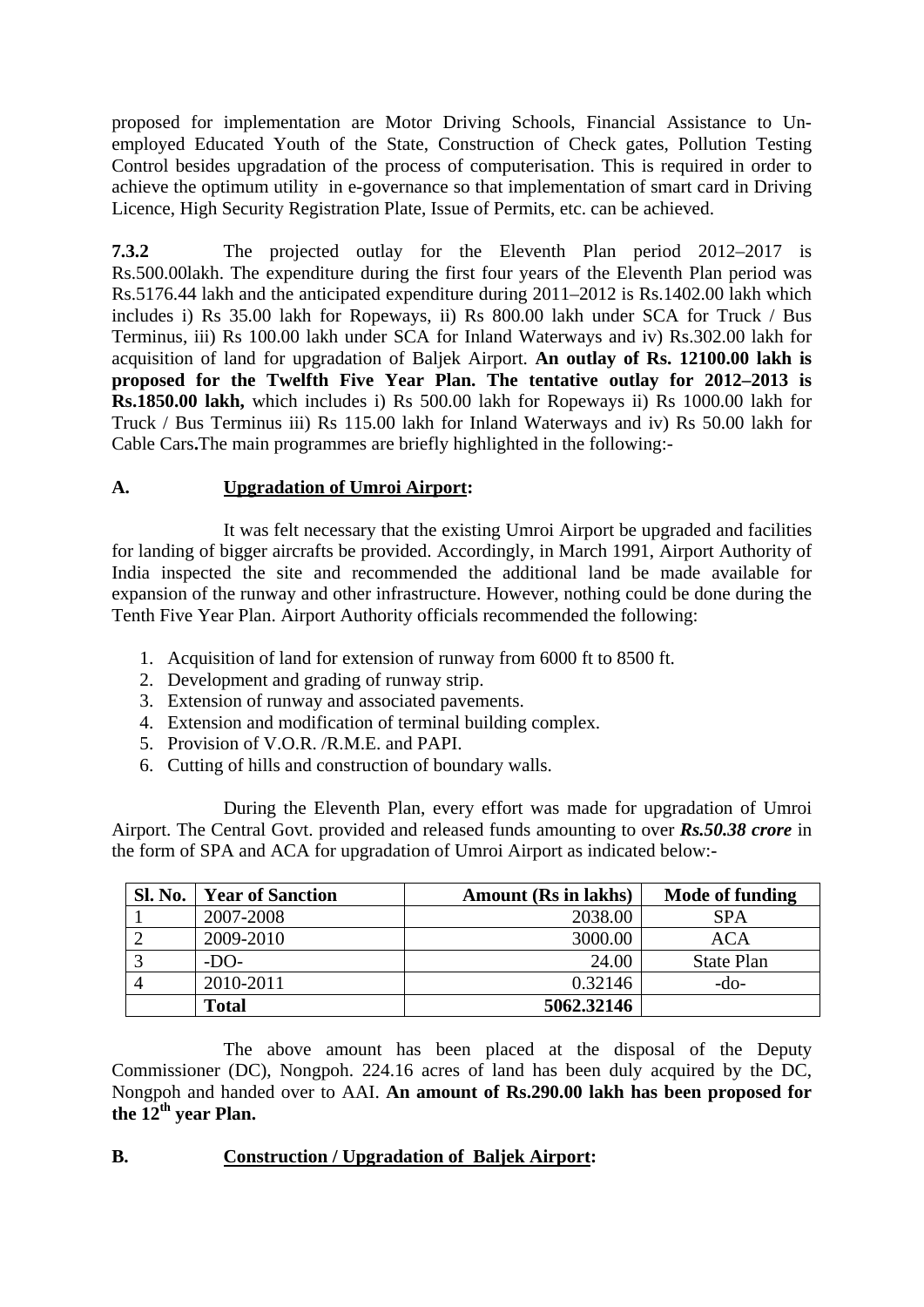The Baljek Airport was constructed in 1995 and was initially planned and designed for operating flight of smaller Aircraft of the STOL category. The State Govt. is taking necessary steps to expand the runway. An amount of Rs. 12.54 crore was release for land acquisition for the airport and the process of land acquisition for expanding the runway of the Airport is in progress. The Airport was inaugurated by Her Exellency Smti. Pratibha Patil, President of India on 22.10.2008. The Detailed Project Report for Operationalisation of Baljek Airport for ATR-72 has been received from RITES. Hence, **Rs 2400.00 lakh is proposed for the 12th Five Year Plan 2012 – 2017**.

 Other pending works for completion of Baljek Airport are :- (i) Electrification at the cost of **Rs.6,30,992/-** which is being funded from the MPLAD Scheme through the initiative of Shri P.A.Sangma, M.P. (ii) Construction of water connection by P.H.E. Department at the cost of **Rs.24,81,400/-** which is still under process.

 It is also to be noted that Government of Meghalaya is approaching for assistance from **Private Airlines such as Jet Airways / Spice Jet** for the trial flight/ landing and full time **operations at Baljek Airport**. In this regard, the proposal will take shape **provided subsidy is being extended to these Airlines**. As such, it is proposed that a sum of **Rs.540.00 lakhbe earmarked in the Twelfth Five Year Plan 2007-2012** for the purpose to facilitate a quick response from these Private Airlines for the benefit of the people of the State and the North East as a whole.

## **C. Construction of Helipads:**

The Department has introduced the helicopter service during the end of  $10<sup>th</sup>$ Five Year Plan period, which is being looked after by Meghalaya Transport Corporation. Till date the Department has got no Helipad of its own. Working permission for utilization of Indian Airforce / Ministry of Defence land at ALG, Upper Shillong measuring around 2750 sq.m to construct a permanent helipad was obtained from the Ministry of Defence, Govt. of India. The proposal for construction of the airport is now under process. An amount of **Rs.300.00lakhs** is proposed during the **Twelfth Plan** period.

Proposal for construction of **Additional 6 (six) Helipadsin the respective District Headquarters** is also being examined. The necessary infrastructure is being worked out.

## **D. Motor Driving Schools:**

It is proposed to continue the scheme of assistance to the existing Motor Driving Schools and increase the existing 3 (three) schools to at least 5 (five) in the State in order to develop, impart as well as improve driving skills. The necessity of continuing the scheme is the fact that Meghalaya being a hilly State special skills are required for safe driving in hilly terrain roads in order to minimize occurrence of accidents, which is not uncommon besides other safety measure scheme. Hence, an outlay of **Rs.90.00 lakh is proposed for the scheme.** 

**E. Construction of Motor Driving Institute:** This is a new scheme. In the Eleventh Plan, the Ministry of Road Transport & Highways, Govt. of India through the Planning Commission revived the scheme for setting up Model Driving Training Institute in the State and it will be set up under this Five Year Plan. Hence the proposed outlay for the **12th Year Plan for grant-in-aid is Rs. 350.00 lakh.**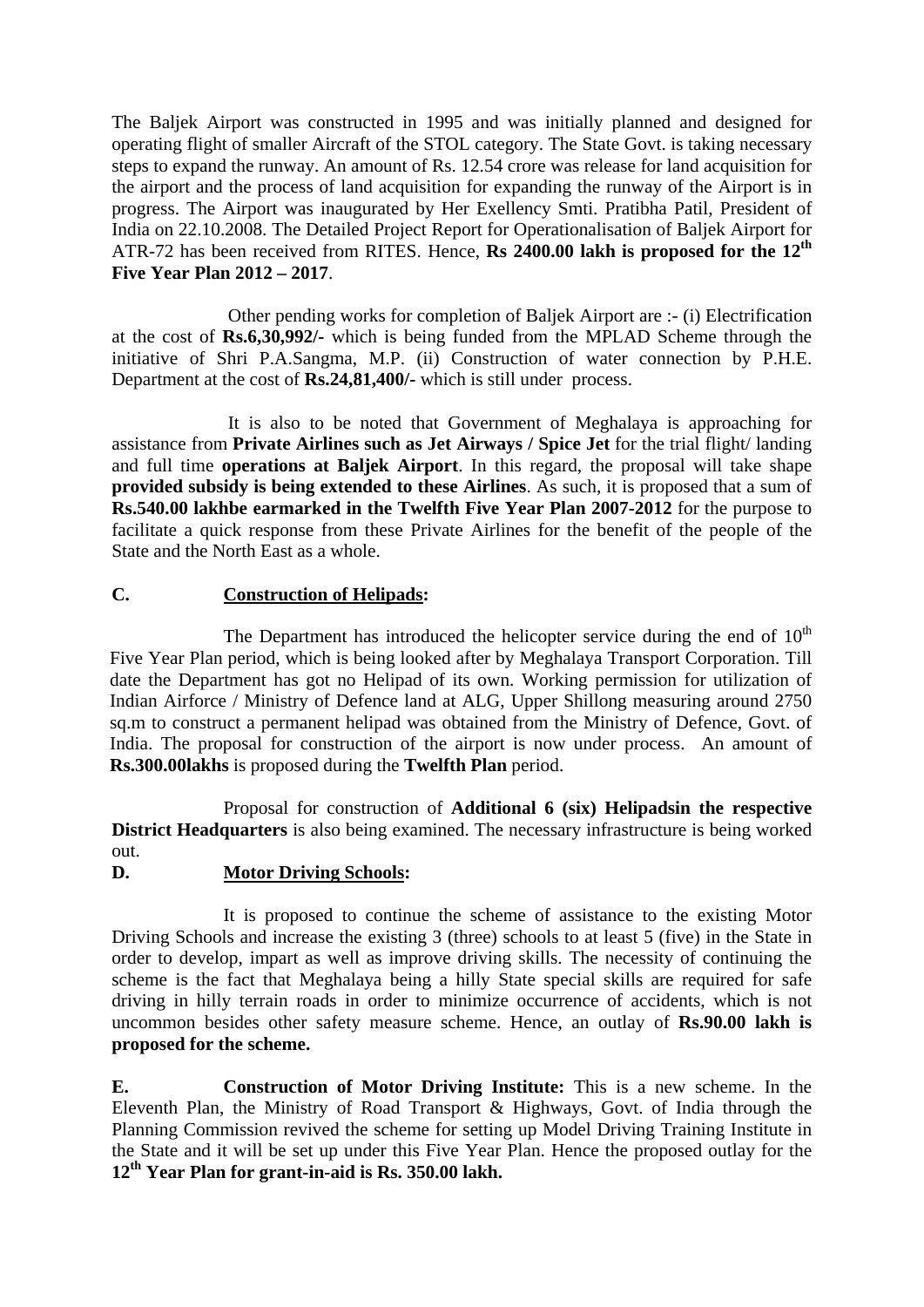#### **F. Financial Assistance to Unemployed Educated Youth of the State:**

The proposal is also a continuing scheme. In the wake of growing unemployment among the Educated youth of the State, the existing scheme is proposed to be carried over to the Eleventh Plan period with a view to create more and more employment opportunities in the Transport service sector. The Department provides 25% subsidy from the total cost of the vehicles, where the rest is a loan component, to the Educated Unemployed Youths to run transport services. An outlay of **Rs.150.00 lakhis proposed for the 12<sup>th</sup> Plan.** 

### **G. Construction of Check gates:**

In order to check vehicles, service as well as goods transport plying without valid permits and without compulsory weighment, it is proposed that several Departments, including Police, Forest, Mining & Geology, Excise etc. put up joint check gates at strategic locations, particularly on National Highways and State Highways. The proposal will control movement of goods and commodities as well as check loss of Government revenue. The proposed outlay for the scheme is **Rs.2280.00lakh** for the **Twelfth Plan** period.

### **H. Pollution Testing Control:**

 There has been a steady increase in the number of Motor Vehicles in the State, both transport and non-transport. This has subsequently led to a higher level of air pollution due to vehicular smoke emissions. The Government has initiated the Public Private Partnership (PPP) by setting up the Private Vehicular Emission Testing Stations in the various parts of the Districts of the State. This however is an experimental measure and the State Government is keen to have Central Financial Support for its up-gradation. Though the work for pollution testing and control has been entrusted to the private parties, it is necessary that the personnel of the department are trained and acquire skill to handle the machines, so that they can counter check the vehicles certified as **Pollution free** by the Private Pollution Testing Stations. Hence, there is a need for the department to procure new machines for distribution to District Offices of the State for the purpose. The proposed outlay for the scheme is **Rs.25.00lakh under the Twelfth Five Year Plan 2012-2017** to be spent in purchasing Pollution Testing Machines and place them at the disposal of the DTO.

#### **I. Computerisation:**

 The Department proposes to upgrade the process of computerization which have already started during the  $9<sup>th</sup>$  and  $10<sup>th</sup>$  Plan. Shillong and the other 6 (six)) district capitals of the State have been fully computerised which helped decrease the workload capacity in these district offices. Computerisation also helps to achieve theoptimum utility in **e-governance** so that implementation of smart card in Driving Licence, High Security Registration Plate, Issues of Permits etc. can be achieved. The department will seek the assistance of NIC to prepare plan and estimate for the scheme. The proposal is estimated at **Rs.270.00lakh** during the entire **Plan** period.

## **J. Mass Transport System:**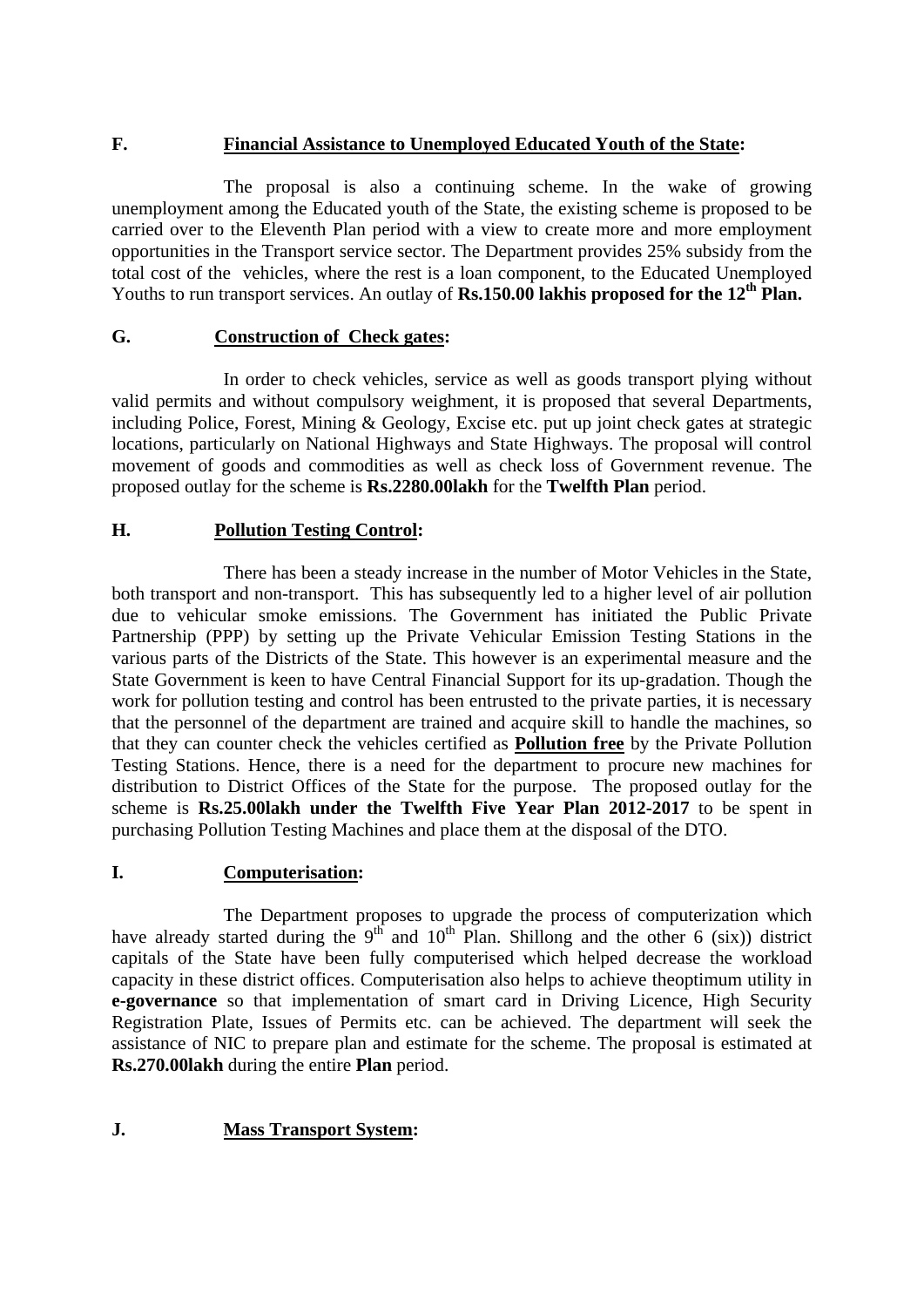Meghalaya is a small State with a population of around **23,18,822** people, 70% of whom live in the rural areas. Population in the Urban areas of the State is increasing rapidly and accelerating day by day. There are sixteen Urban centres in the State, the largest being the capital city of Shillong with a population of around 5(five) lakh people. The speed of urbanization has strained the existing infrastructure of Shillong, which is coupled by the increasing volume of passenger traffic leading to traffic congestion during the peak hours of office and schools timings.

In order to ease the traffic problems an innovative scheme under the Mass Transport System is being mooted out for the grant of **subsidized school bus** during the **Twelfth Five Year Plan**.

Under this scheme, a **subsidy @50%** of the cost of chassis will be extended to the selected schools per year. An outlay of **Rs.75.00lakh** is proposed for the **Twelfth Five Year Plan**.

## **K. Construction of Retaining Walls and renovation for District Offices and Head Quarter :**

The scheme is essential for the upkeep and safety of the Government property and also to prevent encroachment of the existing land by the public. Complete revamping and renovation of office buildings is necessary besides annual repairs. Hence, an amount of **Rs.730.00lakh** is being proposed for the **Twelfth Five Year Plan**.

**L. Construction of Inter State Bus/ Truck Terminus:** In order to ease the traffic congestion, the State Govt. has proposed for construction of Inter State Bus/ Truck Terminus at Mawlai Mawiong. The proposal for construction of ISBT/ ISTT was projected by NEC during 2008 in the North East Region and has earmarked Rs 7786.81 lakh during the year 2010-11 and the  $11<sup>th</sup>$  Plan 2007-2012. During the NEC meeting held on 16.07.2010, construction of ISTT at Umbang, Jowai and Tura and ISBT at Tura and Shillong are the new project for inclusion in the  $12<sup>th</sup>$  Plan (2012-2017) of NEC An amount of Rs.800.00 lakh has beenagreed for land acquisition. **The proposed outlay for the 12<sup>th</sup> Plan (2012-2017) is Rs.3550.00 lakh**.

**M. Cable Car / Ropeways:** The Govt. is contemplating to provide additional transport system by setting up Cable cars like Shillong, Tura and Jowai. Apart from tourism and economic point of view, demand for this mode of transport is taken into consideration. The proposed outlay for the 12<sup>th</sup> Plan period is Rs.500.00 lakh.

**N. Railway Connectivity in Meghalaya:** Railway connectivity in Meghalaya is in active consideration. Proposal for establishment of Railway Line in the State to link with the other Railway networks in the country have been initiated and taken up by the Transport Department with the concerned Railway Authorities (Northern Frontier Railway) about a decade ago. **The proposed outlay for the 12th Plan (2012-2017) is Rs 170.00 lakh.** 

**7.3.3** The picture of proposal in respect of Annual Plan 2012-2013, and for the Twelfth Plan (2012 – 2017) in respect of Other Transport Services are indicated in the Table below:

|           |                        | Rs. In Lakh                               |        |                               |                                |               |
|-----------|------------------------|-------------------------------------------|--------|-------------------------------|--------------------------------|---------------|
| SI.<br>No | <b>Name of Schemes</b> | <b>Eleventh</b><br>Plan 2007-12 Expenditu | Actual | <b>Annual Plan</b><br>2011-12 | $12th$ 2012- Tentative<br>2017 | <b>Budget</b> |